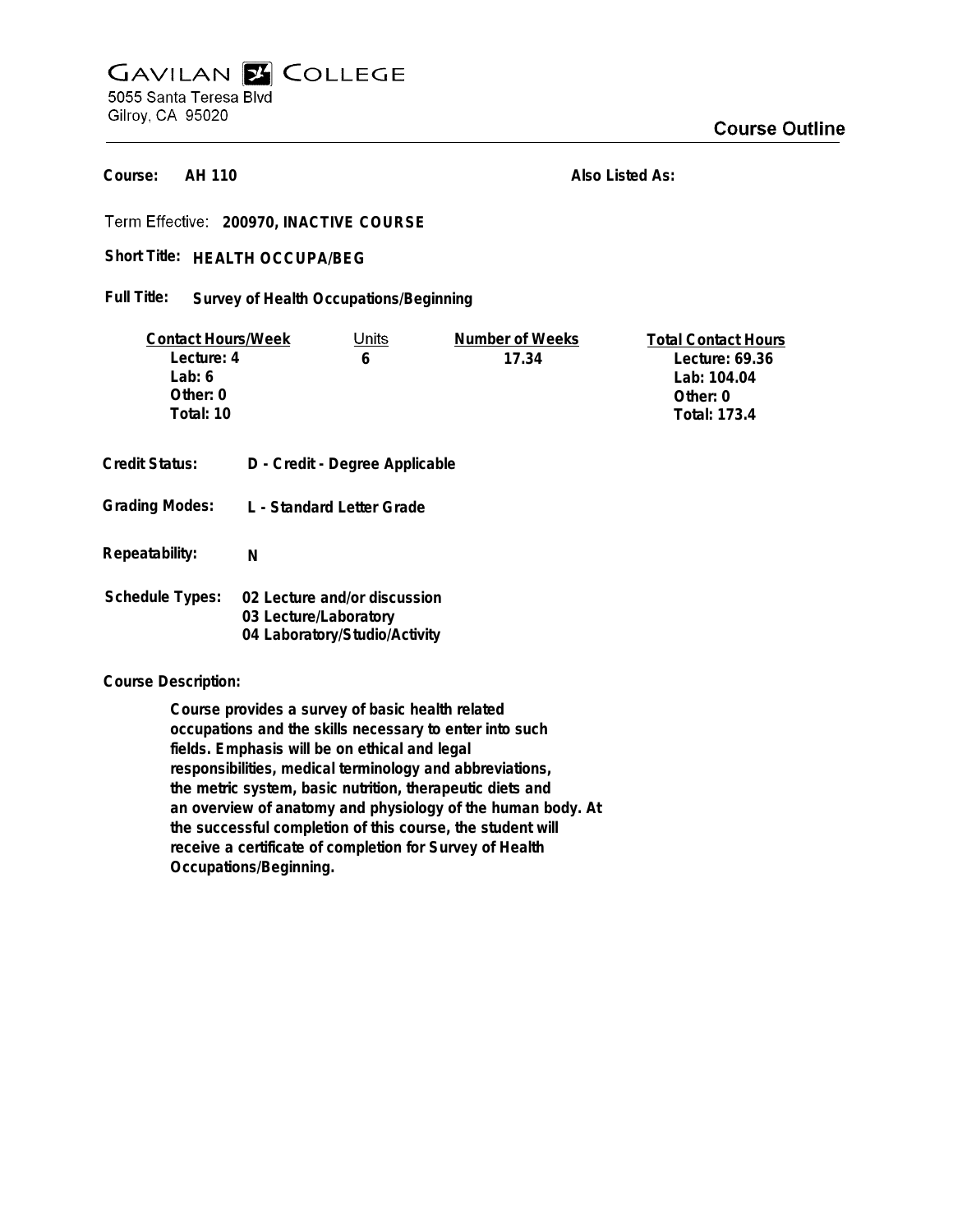**ARTICULATION and CERTIFICATE INFORMATION Associate Degree: CSU GE: IGETC: CSU TRANSFER: Transferable CSU, effective 199030 UC TRANSFER: Not Transferable PREREQUISITES: COREQUISITES: STUDENT LEARNING OUTCOMES: Upon completion of this course, the students will: acquire basic skills and knowledge for entry level health care occupations. TOPICS AND SCOPE: Inactive Date: 05/11/2009 Inactive Term: Fall 2009 CONTENT: 1 10 I. History of Health Care II. Health Care Agencies and Facilities 2 10 III. Ethical Roles and Responsibilities of a Health Care Worker IV. Legal Roles and Responsibilities of a Health** Care Worker<br>3 10 V. **3 10 V. Career Search VI. Overview of Careers 4 10 VII. Abbreviations 5 10 VIII. Health Care Terminology 6 10 IX. Introduction to Computers X. 24-Hour Clock/Military Time XI. The Metric System 7 10 XII. Overview of the Body XIII. Skeletal System 8 10 XIV. Muscular System 9 10 XV. Circulatory System 10 10 XVI. Respiratory System 11 10 XVII. Digestive System 12 10 XVIII. Urinary System 13 10 XIX. Glandular System 14 10 XX. Nervous System 15 10 XXI. Reproductive System 16 10 XXII. Integumentary System 17 10 XXIII. Basic Nutrition XXIV. Therapeutic Diets FINAL EXAM ASSIGNMENTS: Each week the students are to read the appropriate chapters in the text and do the worksheet exercises in the workbook.**

**COURSE OBJECTIVES:**

**WEEK 1 1. Match 11 vocabulary words to their correcting meaning.**

**2. Identify nine scientists and explain what they**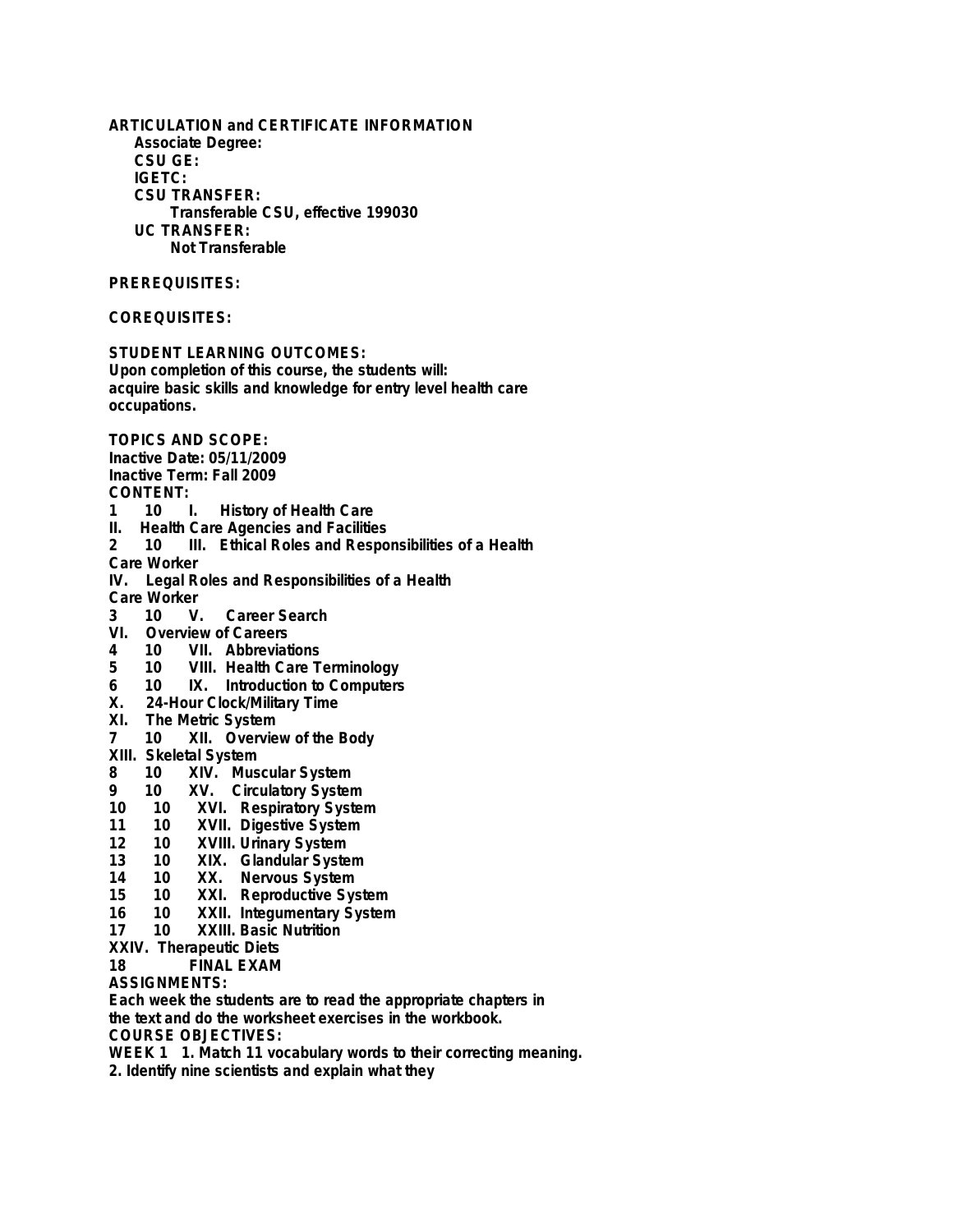**contributed to medicine.**

**3. Choose one era in the history of health care and write**

**a paper explaining how health care technology has change.**

**4. Define and identify 20 listed vocabulary words.**

**5. Write a report on a volunteer agency.**

**6. Fill in an organization chart.**

**7. Give two reasons why the organization of health care**

**facilities is important.**

**8. List and define the four major services in health care.**

**9. Identify department in each major service.**

**WEEK 2 1. Match 12 vocabulary words with their correct meaning.**

**2. List the qualities of a health care worker.**

**3. Identify the moral responsibilities of a health care worker.**

**4. List five responsibilities of an employee.**

**5. List three controls on health care workers.**

**6. Match 10 legal terms with their correct meanings.**

**7. Differentiate between policies and practices.**

**WEEK 3 1. Define interest, values, and abilities.**

**2. List five work-related values.**

**3. Identify three resources for occupational research.**

**4. Research three health careers.**

**5. Define diagnostic services, therapeutic services,**

**environmental and equipment services, and general services.**

**WEEK 4 1. Recognize and match abbreviations that are commonly used by health care workers.**

**WEEK 5 1. Define roots, prefixes, and suffixes.**

**2. Define the word elements listed.**

**3. Match medical terms with their correct meanings.**

**4. Divide a list of words into their elements.**

**WEEK 6 1. Name three general kinds of computers.**

**2. Select from a list what computers can do in the health care environment.**

**3. Match vocabulary words with their correct meaning.**

**4. Discuss ethics and confidentiality as they relate to computers.**

**5. Identify the functions of three basic computer components.**

**6. Recognize time on a 24 hour clock.**

**7. Express 24 hour time verbally and in writing.**

**8. Convert Greenwich Time to 24 hour time.**

**9. State the metric unit of measure used to determine length,**

**distance, weight, and volume.**

**10. Use metric terms to express 100 and 1,000 units of measure.**

**11. Use metric terms to express 0.1 and 0.001 units of measure.**

**12. List five basic rules to follow when using the metric system.**

**13. Identify metric measure of length and volume.**

**14. Convert ounces to cubic centimeters/millimeters, pounds to kilograms, and ounces to grams.**

**WEEK 7 1. Identify three main parts of the cell, and explain their function.**

**2. Describe the relationship between cells, tissues, organs,**

**and systems of the body.**

- **3. Identify terms relating to the body.**
- **4. Label a diagram of the body cavities.**

**5. Label a diagram of the major bones of the body.**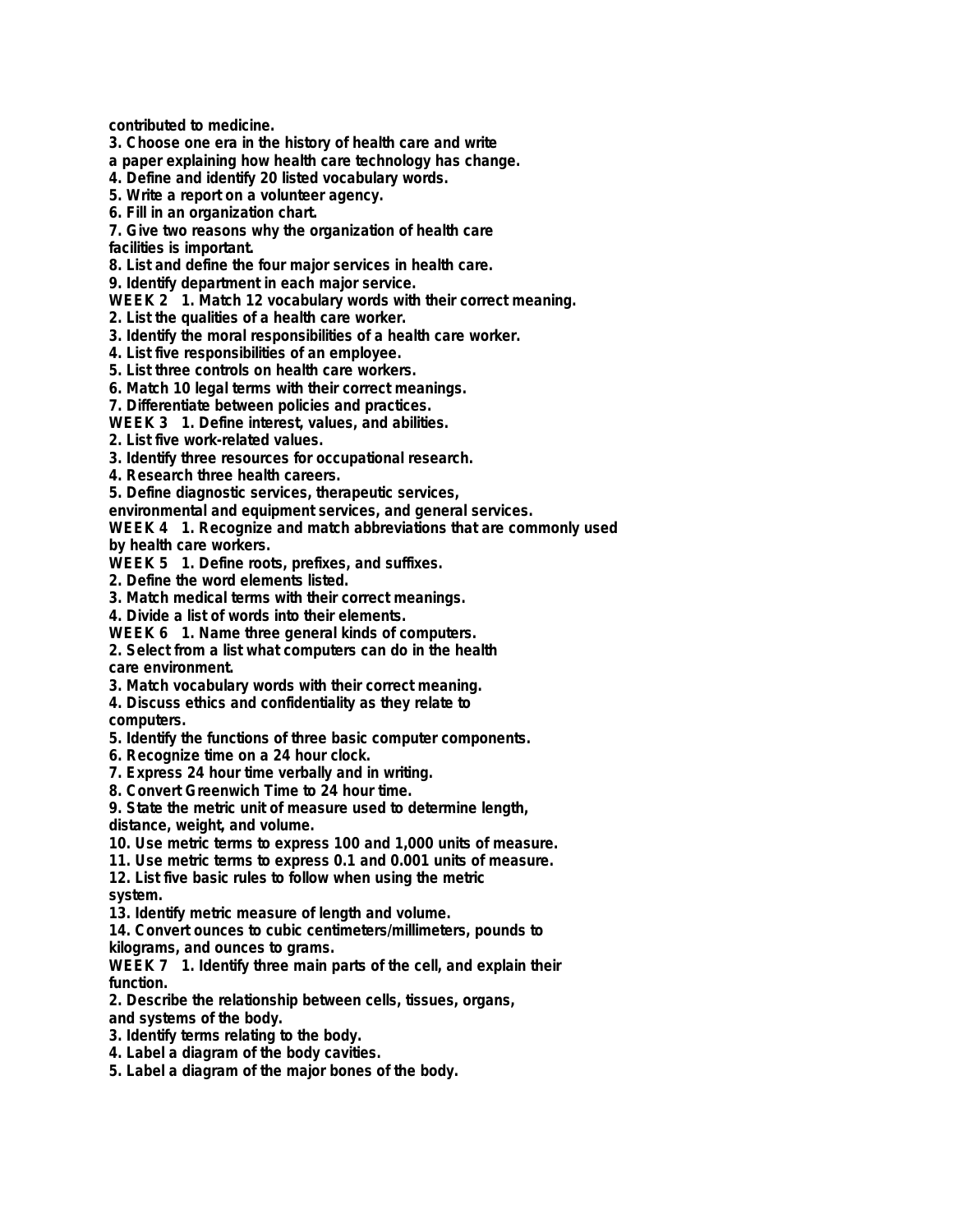**6. Select from a list the function of bones.**

**7. Name the long, short, flat, and irregular bones of the body. 8. Identify immovable joints, slightly movable, and freely**

**movable joints of the body.**

**9. Identify the major disorders of the skeletal system.**

**10. Label a diagram of four types of bone fractures.**

**WEEK 8 1. Differentiate between muscle and bone functions.**

**2. List the three major functions of the muscles.**

**3. Match the basic muscle movements to their correct name.**

**4. Match the major disorders of the muscular system to their descriptions.**

**5. Label a diagram of the muscular system.**

**WEEK 9 1. Name the major organs of the circulatory system.**

**2. Label a diagram of the heart and blood vessels.**

**3. Recognize the functions of the circulatory system.**

**4. Identify the major disorders of the circulatory system.**

**5. List the parts of the circulatory system through which blood flows.**

**WEEK 10 1. Label the major organs of the respiratory system on a diagram.**

**2. Describe the flow of oxygen through the body.**

**3. Identify the major disorders of the respiratory system.**

**4. Match key terms with their meanings.**

**WEEK 11 1. Label a diagram of the digestive system and its accessory organs.**

**2. Recognize the function of organs associated with the digestive system.**

**3. Match key terms associated with the digestive system.**

**WEEK 12 1. Label a diagram of the urinary system.**

**2. Identify the function of organs in the urinary system.**

**3. Match terms associated with the urinary system.**

**WEEK 13 1. Label the endocrine glands on a diagram.**

**2. Identify the function of the endocrine glands.**

**3. Identify the major disorders ofthe endocrine glands.**

**4. Differentiate between the endocrine and exocrine glands.**

**WEEK 14 1. Label diagrams of the eye and ear.**

**2. Match and select the functions of various parts of the nervous system.**

**3. Match the major disorders of the nervous system to the correct name.**

**WEEK 15 1. Label a diagram of the male and female reproductive systems.**

**2. Match various organs in the reproductive system to their function.**

**3. Match the major disorders of the reproductive system to**

**the correct name.**

**WEEK 16 1. Label a diagram of a cross section of skin.**

**2. List the five functions of the skin.**

**3. List three main layers of tissue.**

**4. Match medical terms associated with disorders of the integumentary system.**

**WEEK 17 1. Name the four functions of food.**

**2. Name the five basic nutrients and how they maintain body function.**

**3. Name the four basic food groups.**

**4. Identify some foods included in each food group.**